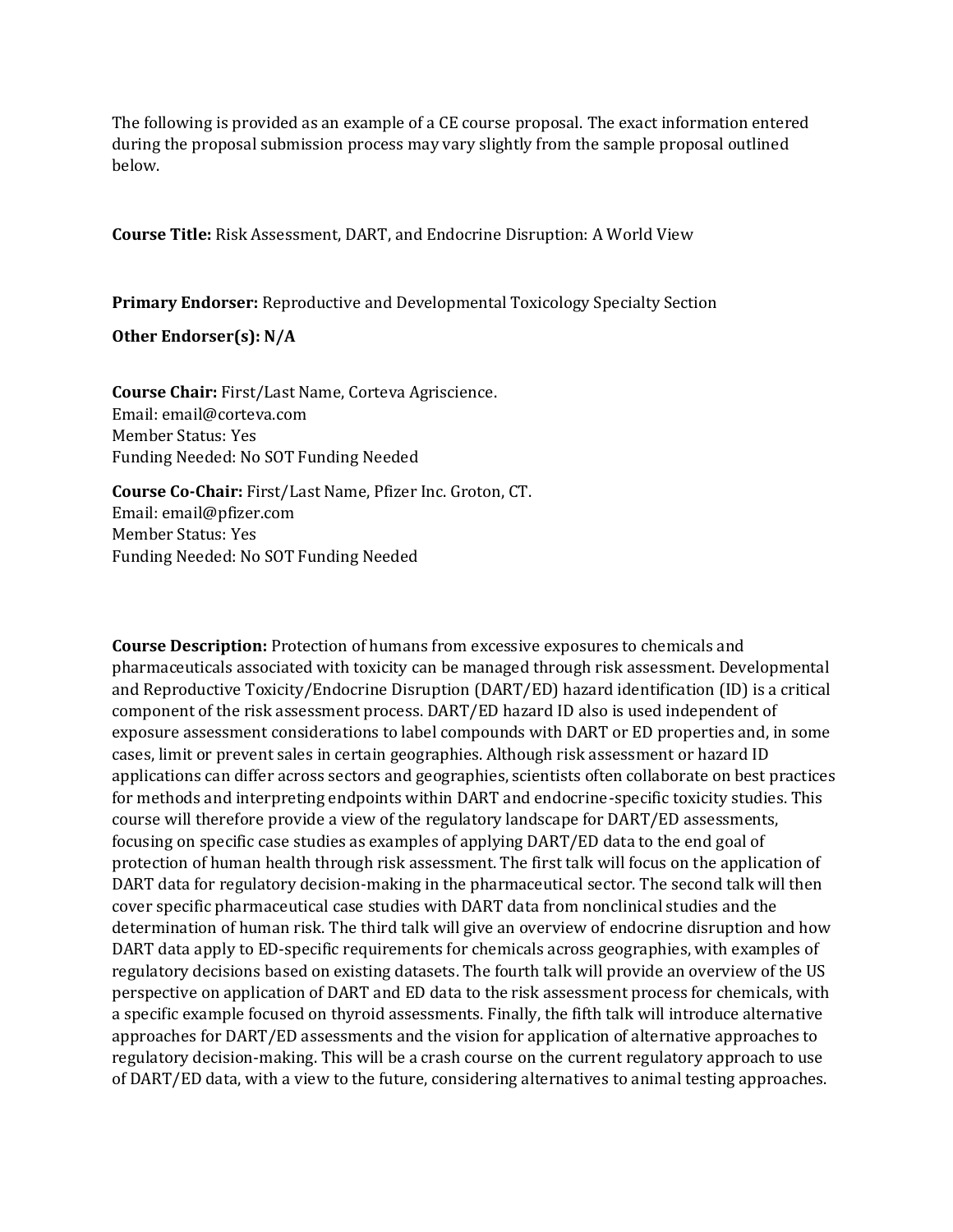As such, this course will offer broad appeal to audience members of different backgrounds and may be of interest to trainees interested in a career in regulatory toxicology.

**Presentation #1:** DART in Risk Assessment for Pharmaceuticals

**Presenter #1:** First/Last Name, US FDA/CDER, Washington, DC. Email: email@fda.hhs.gov Member Status: No Funding Requested: Registration Waiver Only

**Presenter #1 Abstract:** The goals of reproductive and developmental toxicity safety testing are to identify and characterize the potential reproductive and developmental hazards of a drug using animal data and assess potential reproductive risk with clinical use of a drug. This presentation will discuss ICH regulatory guidance documents relevant to nonclinical reproductive and developmental toxicity studies needed for safety assessments of pharmaceuticals, including S9, S6(R1), S5(R3), and M3(R2). The differences between these guidance documents will be discussed, as well as how results from studies outlined in these guidance documents are used to communicate risk in the clinical setting throughout the drug development process, including labeling.

**Presentation #2:** Case Studies of Regulatory Decision-Making Based on DART Data for Pharmaceuticals

**Presenter #2:** First/Last Name, Pfizer Inc., Groton, CT. Email: email@pfizer.com Member Status: Yes Funding Requested: No SOT Funding Needed

**Presenter #2 Abstract:** ICH Guidelines specific to developmental and reproductive toxicity (DART) testing provide a regulatory framework for devising reasonable safety assessment strategies with the main goal of generating useful data to communicate human risk of pharmaceuticals. In the determination of human risk from DART study data, there are several factors to consider: mechanism of action, species specificity, and maternal toxicity, among others. This presentation will discuss several pharmaceutical case studies that will highlight some of these complexities and factors that are associated with informing human risk. Case examples will include taking a look at how DART data are used on the label to inform human risk (including a look at the application of class labeling), how developmental toxicity in animals lead to contraception requirements in humans, monitoring human sperm (translation of animal data to humans), and other risk:benefit considerations, as is the case with non-oncology versus oncology drugs.

**Presentation #3:** Sufficiency of Pesticides DART Data Package for Endocrine Disruption Assessments: A Global Perspective on Regulatory Requirements for Human Health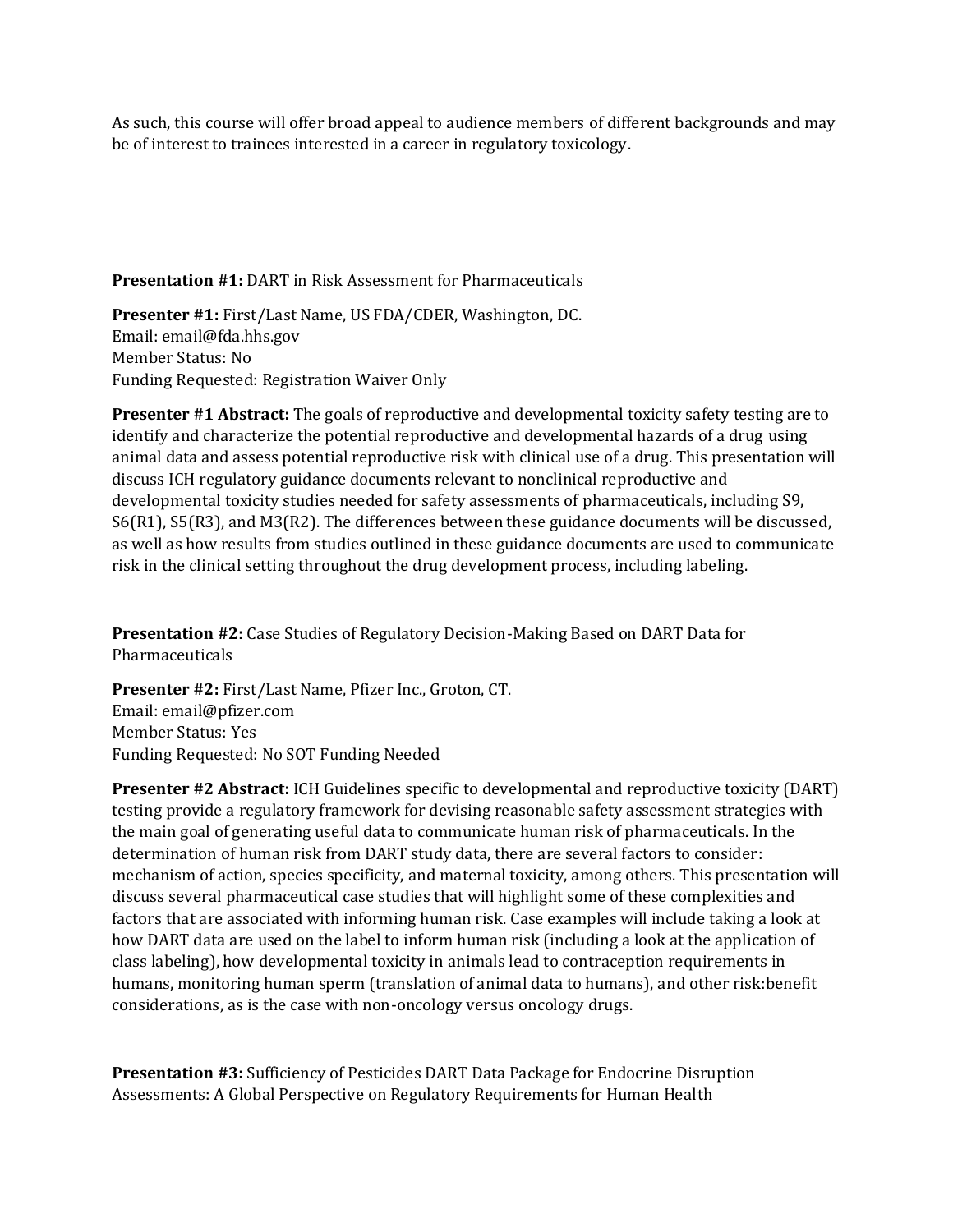**Presenter #3:** First/Last Name, Corteva Agriscience, Newark, DE. Email: email@corteva.com Member Status: Yes Funding Requested: No SOT Funding Needed

**Presenter #3 Abstract:** This presentation will describe the global requirements for DART testing for crop protection chemical registration. The talk will further introduce the topic of endocrine disruption and describe the application of endocrine-relevant endpoints evaluated across DART test guideline studies to regulatory decision-making for pesticides in various geographical regions. The talk will provide an overview of how "ED" is viewed in risk-based versus hazard-based regulatory environments and review specific ED testing paradigms and assessments used for pesticides, including case examples.

**Presentation #4:** Thyroid Hormone Assessment: Implications for Developmental and Reproductive Toxicology

**Presenter #4:** First/Last Name, US EPA/OPP, Washington, DC. Email: email@epa.gov Member Status: Yes Funding Requested: No SOT Funding Needed

**Presenter #4 Abstract:** Thyroid hormones regulate a wide array of bodily functions in mammals (e.g., metabolism, thermoregulation, body weight, neurodevelopment). Therefore, it is important to consider the impact of thyroid function perturbations in the context of developmental and reproductive toxicity. There is uncertainty as to whether adult animals would be more or less sensitive to thyroid disruption than pregnant females, the fetus, and newborns. In the US, the US Environmental Protection Agency Office of Pesticide Programs (OPP) regulates pesticide registration—a scientific and legal process governed mainly by three statutes: Federal Food, Drug, and Cosmetic Act (FFDCA); Federal Insecticide, Fungicide, and Rodenticide Act (FIFRA); and Food Quality Protection Act (FQPA). Although toxicity data requirements for pesticides are comprehensive, including studies of different durations across several species and routes of exposure, thyroid assessments are typically limited to thyroid weights and histopathology in adults. Recognizing the need for information on possible differences in thyroid function across life stages and potential impact on risk assessment, the OPP—in collaboration with the Agency's Office of Research and Development (ORD)—developed a study design to generate thyroid data for pregnant females, the fetus, and newborns to establish protective points of departure for human health risk assessment. The comparative thyroid assay (CTA) measures thyroid weights, histopathology, and hormone levels across multiple life stages. OPP uses a risk-based decision framework that considers both hazard and exposure data while considering on a case-by-case basis if the CTA will be required. This presentation will discuss the CTA study design, how it is used in pesticide human health risk assessments, and the decision framework that OPP uses to determine when the study will be required.

**Presentation #5:** Application of Alternative Approaches for DART/ED to Regulatory Decisions